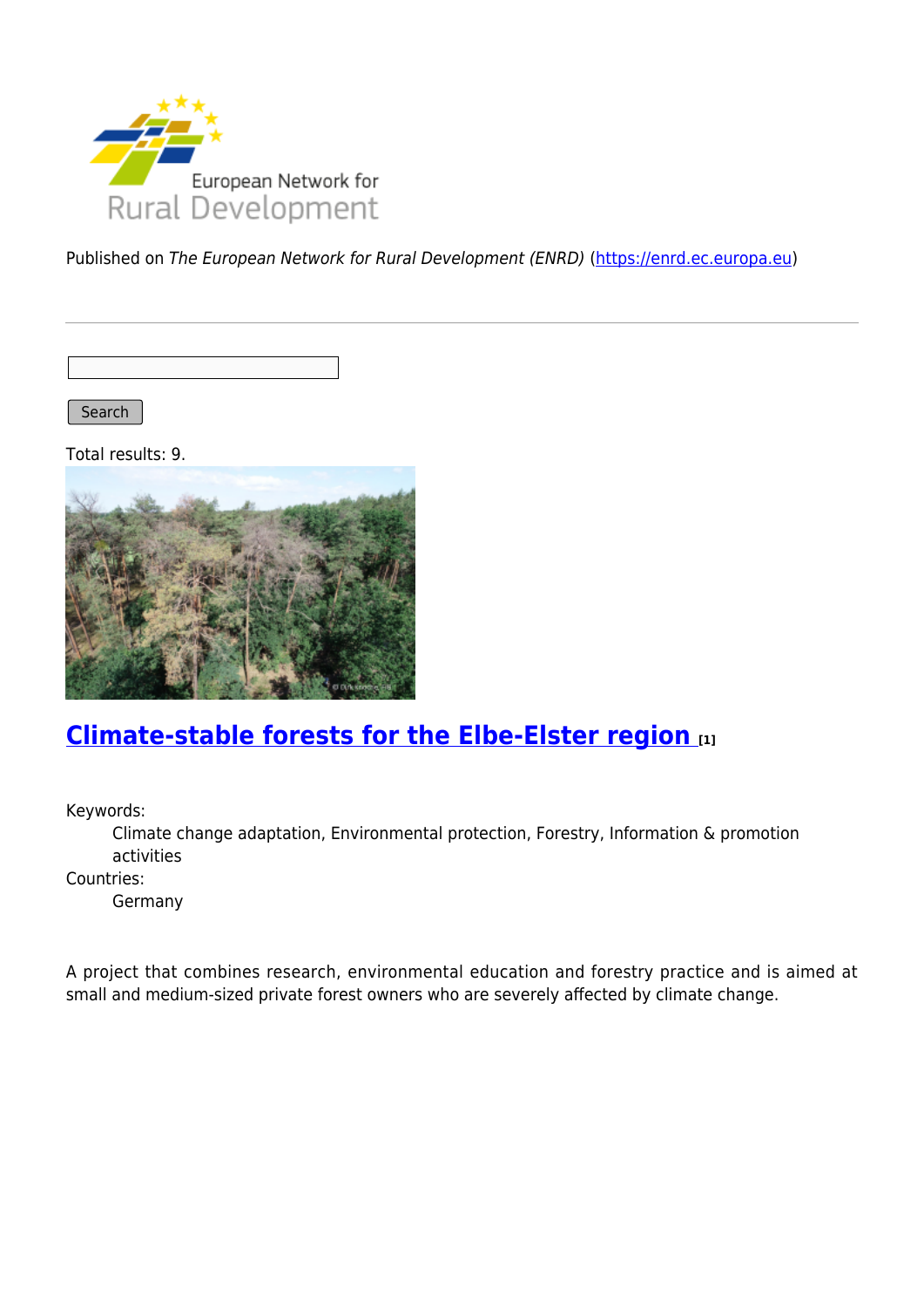

## **[IlmastoAreena – Climate Arena](https://enrd.ec.europa.eu/projects-practice/ilmastoareena-climate-arena_en) [2]**

Keywords:

Climate, Cooperation, Environmental sustainability, Information & promotion activities Countries:

Finland

The IlmastoAreena is a unique platform aiming to bring together all stakeholders, including rural citizens, in the discussions for solutions to climate change.



# **[Studiecirklar om diken – 'Study circles' on ditch](https://enrd.ec.europa.eu/projects-practice/studiecirklar-om-diken-study-circles-ditch-management_en) [management](https://enrd.ec.europa.eu/projects-practice/studiecirklar-om-diken-study-circles-ditch-management_en) [3]**

Keywords:

Agriculture, Climate change adaptation, Education & lifelong learning, Knowledge transfer, Soil management

Countries:

Sweden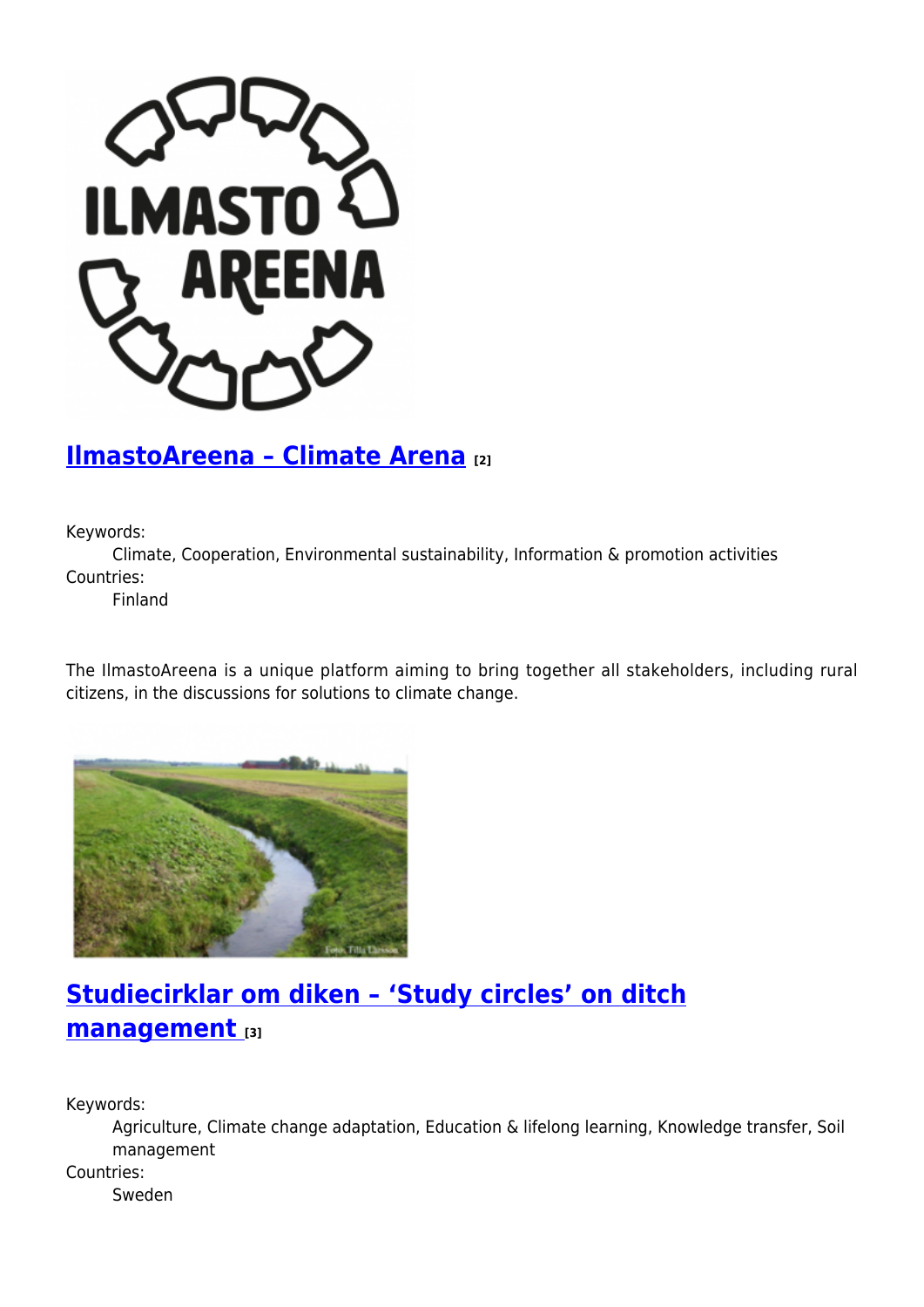A new participatory approach for increasing landowners' knowledge on how to manage drainage ditches that play a key role in Swedish agriculture.



# **[Improving the accessibility for visitors to a restored nature](https://enrd.ec.europa.eu/projects-practice/improving-accessibility-visitors-restored-nature-reserve_en) [reserve](https://enrd.ec.europa.eu/projects-practice/improving-accessibility-visitors-restored-nature-reserve_en) [4]**

Keywords:

Biodiversity, Environmental protection, Protected areas, Tourism, Water management Countries:

Sweden

Support from the Swedish Rural Development Programme helped improve accessibility for visitors in a restored municipal nature reserve.



# **[Allrounder Moor - Climate Protectors and Noah's Ark of](https://enrd.ec.europa.eu/projects-practice/allrounder-moor-climate-protectors-and-noahs-ark-biodiversity_en) [Biodiversity](https://enrd.ec.europa.eu/projects-practice/allrounder-moor-climate-protectors-and-noahs-ark-biodiversity_en) [5]**

Keywords:

Biodiversity, Environmental protection, Information & promotion activities, Natural resources, Nature conservation, Protected areas, Tourism, Water management, Youth Countries:

Germany

Organising a series of educational events to raise awareness and interest about the environmental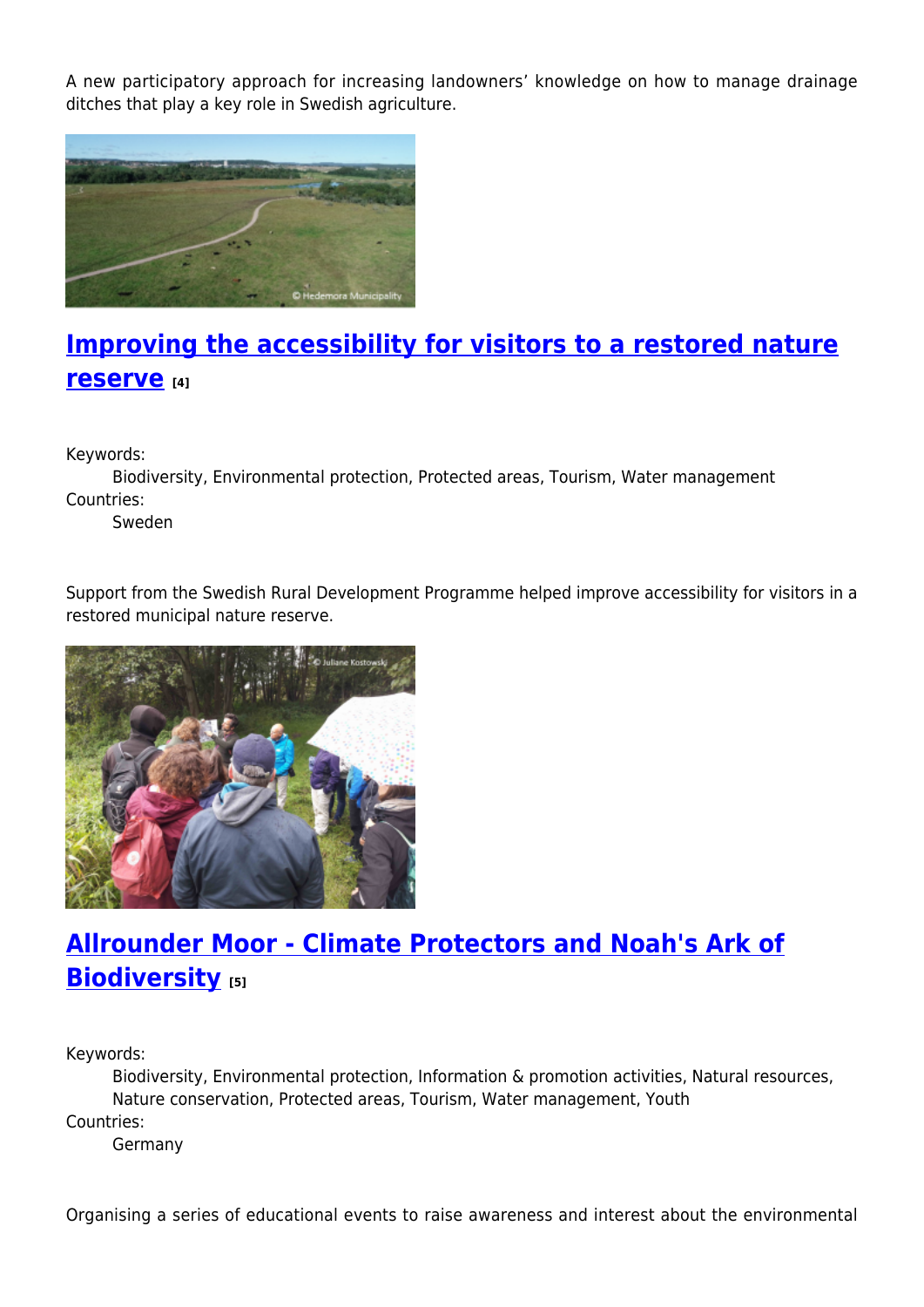functions of the peatlands in Brandenburg.



### **[Ivenack Treetop Trail](https://enrd.ec.europa.eu/projects-practice/ivenack-treetop-trail_en) [6]**

Keywords:

Biodiversity, Environmental protection, Nature conservation, Protected areas, Tourism Countries:

Germany

The construction of a treetop path that enhances visitors' experience in one of the oldest oak forests in Europe.



# **[Restoration of the Röcknitzbach stream](https://enrd.ec.europa.eu/projects-practice/restoration-rocknitzbach-stream_en) [7]**

Keywords:

Biodiversity, Climate, Environmental protection, Nature conservation, Protected areas, Water management

Countries:

Germany

A project addressing the Water Framework Directive, by restoring the natural flow of a stream, while preserving the local cultural heritage and protecting from floods.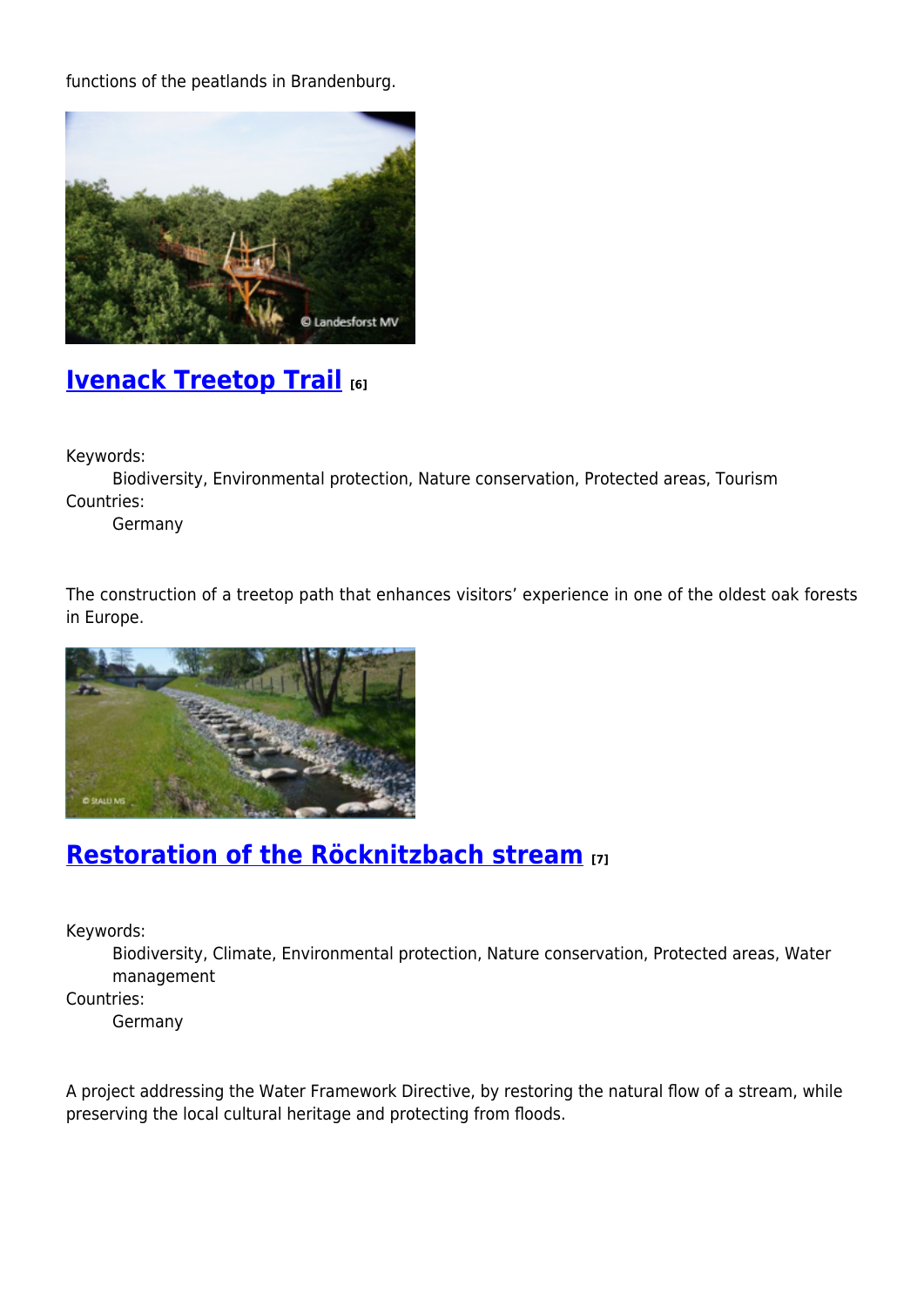

# **[Zagorin Hellas - Control by sexual confusion of pest](https://enrd.ec.europa.eu/projects-practice/zagorin-hellas-control-sexual-confusion-pest-lepidoptera-apple-orchards_en) [Lepidoptera in apple orchards](https://enrd.ec.europa.eu/projects-practice/zagorin-hellas-control-sexual-confusion-pest-lepidoptera-apple-orchards_en) [8]**

Keywords:

Agriculture, Biodiversity, Environmental protection, Producer groups Countries:

Greece

A cooperative of apple producers set up a joint effort among its members to control the codling moth, a major pest, by means of sexual confusion.



# **[The Greek Red Cow Breed Kastorias - Kristallopigis](https://enrd.ec.europa.eu/projects-practice/greek-red-cow-breed-kastorias-kristallopigis_en) [9]**

Keywords:

Animal husbandry, Animal welfare, Biodiversity, Mountain area, Nature conservation, Young farmers

Countries:

Greece

**project focusing on the protection and promotion of a breed of cattle specific to Western Macedonia, the Greek Red Kastoria-Kristalopigi cow.**